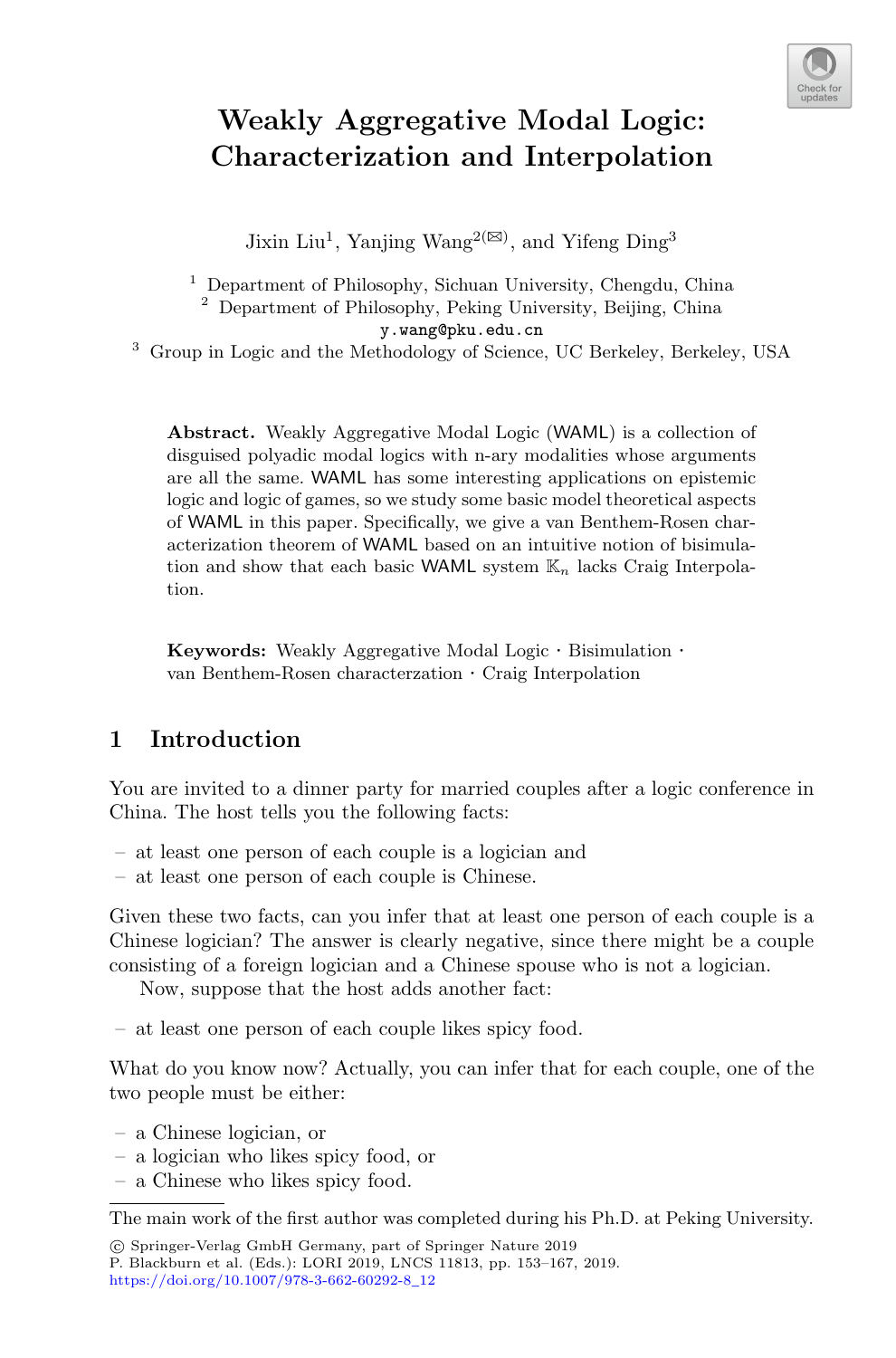This can be verified by the *Pigeonhole Principle*: for each couple, there is a logician, a Chinese, and a fan for spicy food, thus there must be at least one person of the couple who has two of those three properties. This can clearly be generalized to *n*-tuples of things w.r.t.  $n + 1$  properties.

Now, going back to logic, if we express "at least one person of each couple has property  $\varphi$ " by  $\Box \varphi$  then the above reasoning shows that the following is not valid:

$$
\mathrm{C}:\Box p\wedge\Box q\rightarrow\Box(p\wedge q).
$$

On the other hand, the following should be valid:

$$
K_2: \Box p \wedge \Box q \wedge \Box r \rightarrow \Box ((p \wedge q) \vee (p \wedge r) \vee (q \wedge r)).
$$

In general, if  $\Box \varphi$  expresses "at least one thing of each (relevant) *n*-tuple of things has property  $\varphi$ " then the following is intuitively valid:

$$
\mathsf{K}_n : \Box p_0 \wedge \cdots \wedge \Box p_n \to \Box \bigvee_{(0 \leq i < j \leq n)} (p_i \wedge p_j).
$$

Note that  $K_1$  is just C, which is a theorem in the weakest normal modal logic K. C is sometimes called the *Closure of Conjunction* [\[11](#page-13-0)], or *Aggregative Axiom* [\[20](#page-13-1)], or *Adjunctive Axiom* [\[6\]](#page-13-2). Clearly, when  $n \geq 2$ ,  $K_n$  are weaker versions of C. The resulting logics departing from the basic normal modal logics by using weaker aggregative axioms K*<sup>n</sup>* instead of C are called *Weakly Aggregative Modal Logics* (WAML) [\[32](#page-14-0)]. There are various readings of  $\Box p$  under which it is intuitive to reject C besides the one we mentioned in our motivating party story. For example, if we read  $\Box p$  as "p is obligatory" as in deontic logic, then C is not that reasonable since one may easily face two conflicting obligations without having any single contradictory obligation [\[32](#page-14-0)]. As another example, in epistemic logic of knowing how [\[16](#page-13-3)[,35](#page-14-1)], if  $\Box p$  expresses "knowing how to achieve p", then it is reasonable to make C invalid: you may know how to open a door and know how to close the door, but you can never know how to make the door both open and closed.

Coming back to our setting where  $K_n$  are valid, the readings of  $\Box \varphi$  in those axioms may sound complicated, but they are actually grounded in a more general picture of *Polyadic Modal Logics* (*PML*) which studies the logics with n-ary modalities. Polyadic modalities arose naturally in the literature of philosophical logic, particularly for the binary ones, such as the *until* modality in temporal logic [\[21](#page-13-4)], instantial operators in games-related neighborhood modal logics [\[34\]](#page-14-2), relativized knowledge operators in epistemic logic [\[9](#page-13-5)[,36](#page-14-3)], Routley and Meyer's ternary accessibility relation semantics in relevance logics [\[29](#page-14-4),[30\]](#page-14-5), and the conditional operators in the logics of conditionals [\[8](#page-13-6)]. Following the notation in [\[10\]](#page-13-7), we use  $\nabla$  for the *n*-ary generalization of the  $\Box$  modality when  $n > 1$  $n > 1$ .<sup>1</sup> The semantics of  $\nabla(\varphi_1,\ldots,\varphi_n)$  is based on Kripke models with  $n+1$ -ary relations  $R$  [\[10](#page-13-7),[20\]](#page-13-1):

<span id="page-1-0"></span><sup>&</sup>lt;sup>1</sup> This is not to be confused with the non-contingency operator, which is also denoted as  $\nabla$  in non-contingency or knowing whether logics [\[14\]](#page-13-8).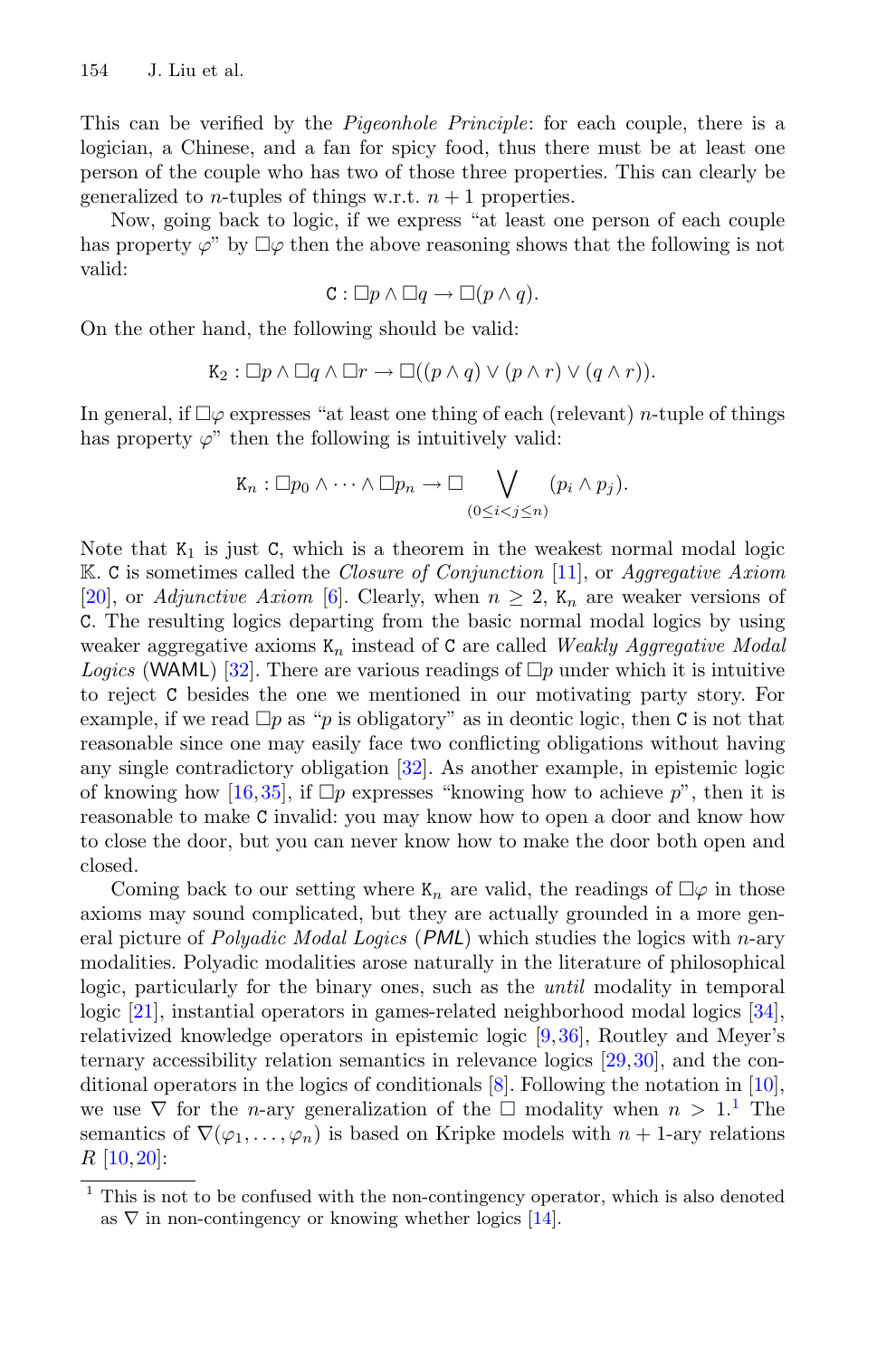$\nabla(\varphi_1,\ldots,\varphi_n)$  holds at s iff *for all*  $s_1,\ldots,s_n$  such that  $Rss_1\ldots s_n$  *there exists* some  $i \in [1, n]$  such that  $\varphi_i$  holds at  $s_i$ .

We will call  $\nabla$  the normal polyadic modal operator and one should also notice that, by contrast, in those examples with unary operators we just mentioned above, the unary operators are not normal.<sup>[2](#page-2-0)</sup> However, the reading we mentioned for  $\Box \varphi$  in our motivating story is simply the semantics for  $\nabla(\varphi_1,\ldots,\varphi_n)$  where  $\varphi_1 = \cdots = \varphi_n$ : notice how they share the same  $\forall \exists$  quantifier alternation pattern. Thus, the formulas  $\Box \varphi$  under the new reading can be viewed as special cases of the modal formulas in polyadic modal languages. Due to the fact that the arguments are the same in  $\nabla(\varphi, \ldots, \varphi)$ , we can also call the  $\Box$  the *diagonal n* $modalities.$ <sup>[3](#page-2-1)</sup> In this light, we may call the new semantics for  $\Box \varphi$  the *diagonal n*-semantics (given frames with  $n + 1$ -ary relations).

Diagonal modalities also arise in other settings in disguise. For example, in epistemic logic of *knowing value* [\[18](#page-13-9)], the formula  $Kv(\varphi, c)$  says that the agent knows the value of c given  $\varphi$ , which semantically amounts to that for all the pairs of  $\varphi$  worlds that the agent cannot distinguish from the actual worlds, c has the same value. In other words, in *every* pair of the indistinguishable worlds where c has *different* values, *there is* a  $\neg \varphi$  world, which can be expressed by  $\Box^c \neg \varphi$  with the diagonal 2-modality  $(\Box^c)$  based on intuitive ternary relations (see details in [\[18](#page-13-9)]). As another example in epistemic logic, [\[13](#page-13-10)] proposed a local reasoning operator based on models where each agent on each world may have different *frames of mind* (sets of indistinguishable worlds). That one agent believes  $\varphi$  then means that in *one* of his current frame of mind,  $\varphi$  is true *everywhere*. This belief modality can also be viewed as the dual of a diagonal 2-modality (noticing the quantifier alternation ∃∀ in the informal semantics).

Yet another important reason to study diagonal modalities comes from the connection with paraconsistent reasoning established by Schotch and Jennings [\[32\]](#page-14-0). In a nutshell, [\[32\]](#page-14-0) introduces a notion of n*-forcing* where a set of formulas Γ n-forces  $\varphi$  ( $\Gamma \vdash_n \varphi$ ) if for each *n*-partition of  $\Gamma$  there is a cell  $\Delta$  such that  $\varphi$  follows from  $\Delta$  classically w.r.t. some given logic  $(\Gamma \vdash \varphi)$ . This leads to a notion of *n*-coherence relaxing the notion of consistency:  $\Gamma \not\vdash_n \bot (\Gamma \text{ is } n\text{-coherent})$  iff there exists an  $n$ -partition of  $\Gamma$  such that all the cells are classically consistent. These notions led the authors of  $[32]$  to the discovery of the diagonal semantics for  $\Box$  based on frames with  $n + 1$ -ary relations, by requiring  $\square(u) = \{ \varphi \mid u \models \square \varphi \}$  to be an  $n$ -theory based on the closure over  $n$ -forcing, under some other minor conditions. Since the derivation relation of basic normal modal logic  $K$  can be characterized by a proof system extending the propositional one with the rule  $\Gamma \vdash \varphi/\square(\Gamma) \vdash \square \varphi$ where  $\square(\Gamma) = {\square \varphi \mid \varphi \in \Gamma},$  it is interesting to ask whether adding  $\Gamma \vdash_n \varphi$  $\square(\Gamma) \vdash_n \square \varphi$  characterizes exactly the valid consequences for modal logic under the diagonal semantics based on frames with  $n$ -ary relations. Apostoli and Brown answered this question positively in [\[5\]](#page-13-11) 15 years later, and they characterize  $\vdash_n$  by a Gentzen-style sequent calculus based on the compactness of  $\vdash_n$  proved by using

<span id="page-2-0"></span><sup>2</sup> One can find a model theoretical survey on PML in [\[22](#page-13-12)].

<span id="page-2-1"></span><sup>&</sup>lt;sup>3</sup> Name mentioned by Yde Venema via personal communications.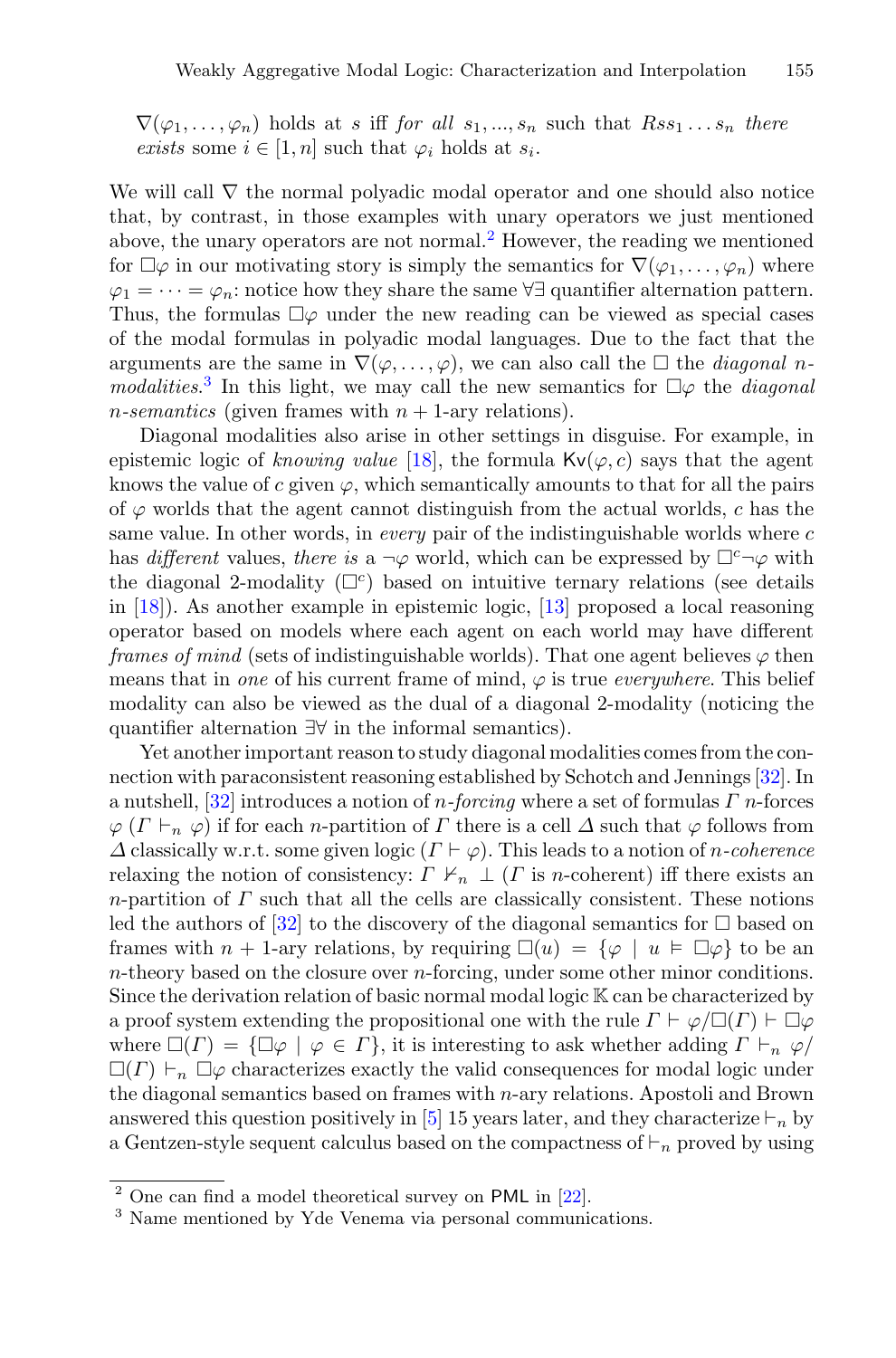a compact result for coloring hypergraphs.<sup>[4](#page-3-0)</sup> Moreover, they show that the WAML proof systems with  $K_n$  are also complete w.r.t. the class of all frames with  $n + 1$ ary relations respectively. The latter proof is then simplified in [\[26\]](#page-14-6) without using the graph theoretical compactness result. This completeness result is further generalized to the extensions of WAML with extra one-degree axioms in [\[4\]](#page-13-13). The computational complexity issues of such logics are discussed in [\[1\]](#page-12-0), and this concludes our relatively long introduction to WAML, which might not be that well-known to many modal logicians.

In this paper, we continue the line of work on WAML by looking at the model theoretical aspects. In particular, we mainly focus on the following two questions:

- How to characterize the expressive power of WAML structurally within firstorder logic over (finite) pointed models?
- Whether WAML has Craig Interpolation?

For the first question, we propose a notion of bisimulation to characterize WAML within the corresponding first-order logic. The answer for the second question is negative, and we will provide counterexamples in this paper to show WAML (in particular, each  $\mathbb{K}_n$  for  $n \geq 2$ ) does not have Craig Interpolation.

In the rest of the paper, we lay out the basics of WAML in Sect. [2,](#page-3-1) prove the characterization theorem based on a bisimulation notion in Sect. [3,](#page-4-0) and give counterexamples for the interpolation theorem in Sect. [4](#page-9-0) before concluding with future work in Sect. [5.](#page-12-1)

# <span id="page-3-1"></span>**2 Preliminaries**

In this section we review some basic definitions and results in the literature.

## **2.1 Weakly Aggregative Modal Logic**

The language for WAML is the same as the language for basic (monadic) modal logic.

**Definition 1.** *Given a set of propositional letters* Φ *and a single unary modality* -*, the language of WAML is defined by:*

$$
\varphi:=p\mid\neg\varphi\mid(\varphi\wedge\varphi)\mid\Box\varphi
$$

*where*  $p \in \Phi$ *. We define*  $\top$ *,*  $\varphi \lor \psi$ *,*  $\varphi \rightarrow \psi$ *, and*  $\Diamond \varphi$  *as usual.* 

However, given  $n$ , WAML can be viewed as a fragment of polyadic modal logic with a *n*-ary modality, since  $\Box \varphi$  is essentially  $\nabla(\varphi, \dots, \varphi)$ . **Notation:** in the sequel, we use **WAML**<sup>n</sup>, where  $n > 1$ , to denote the logical framework with the semantics based on n-models defined below:

<span id="page-3-0"></span>Other connections between WAML and graph coloring problems can be found in [\[24\]](#page-13-14) where the four-color problem is coded by the validity of some formulas in the WAML language.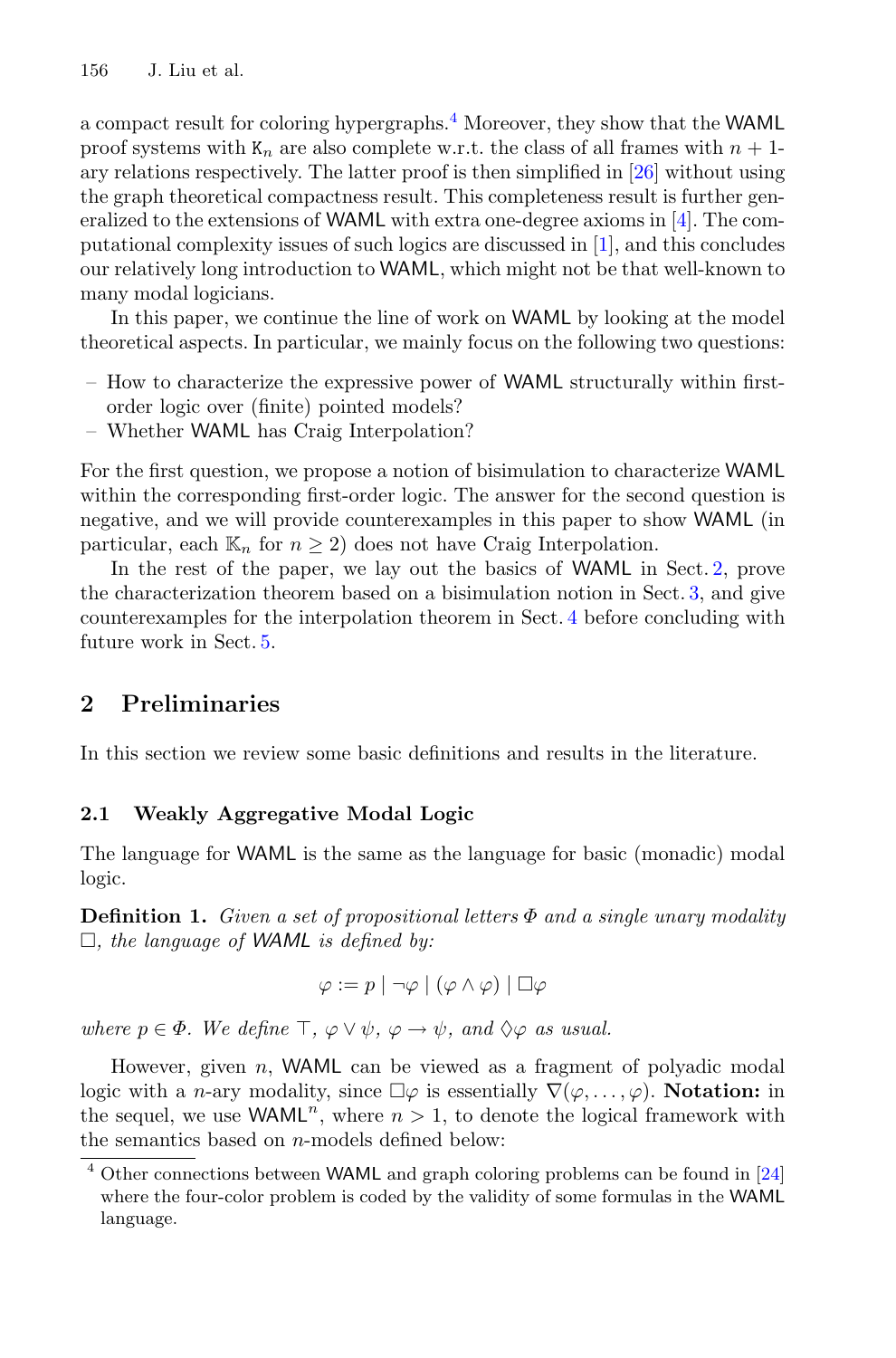**Definition 2** (*n*-Semantics). An *n*-frame is a pair  $\langle W, R \rangle$  where W is an *nonempty set and* <sup>R</sup> *is an* <sup>n</sup> + 1*-ary relation over* <sup>W</sup>*. An* <sup>n</sup>*-model* <sup>M</sup> *is a pair*  $\langle \mathcal{F}, V \rangle$  where the valuation function V assigns each  $w \in W$  a subset of  $\Phi$ . We *say* <sup>M</sup> *is an image-finite model if there are only finitely many* <sup>n</sup>*-ary successors of each point. The semantics for*  $\Box \varphi$  *(and*  $\Diamond \varphi$ *) is defined by:* 

 $\mathcal{M}, w \models \Box \varphi \text{ iff } \text{ for all } v_1, \ldots v_n \in W \text{ with } Rwv_1 \ldots, v_n, \mathcal{M}, v_i \models \varphi \text{ for some } i \leq n.$  $\mathcal{M}, w \models \Diamond \varphi \text{ iff there are } v_1, \dots v_n \in W \text{ st. } R w v_1 \dots, v_n \text{ and } \mathcal{M}, v_i \models \varphi \text{ for all } i \leq n.$ 

According to the above semantics, it is not hard to see that the aggregation axiom  $\Box \varphi \land \Box \psi \to \Box (\varphi \land \psi)$  in basic normal modal logic is not valid on *n*-frames for any  $n > 1$ .

[\[32](#page-14-0)] proposed the following proof systems  $\mathbb{K}_n$  for each *n*.

**Definition 3 (Weakly aggregative modal logic).** The logic  $\mathbb{K}_n$  is a modal *logic including propositional tautologies, the axiom*  $K_n$  *and closed under the rules*<sup>[5](#page-4-1)</sup> N *and* RM*:*

$$
\begin{array}{ll}\n\mathtt{K}_{n} & \Box p_{0} \wedge \cdots \wedge \Box p_{n} \rightarrow \Box \bigvee_{(0 \leq i < j \leq n)} (p_{i} \wedge p_{j}) \\
\mathtt{RM} & \vdash \varphi \rightarrow \psi \implies \vdash \Box \varphi \rightarrow \Box \psi \\
\mathtt{N} & \vdash \varphi \implies \vdash \Box \varphi\n\end{array}
$$

It is clear that  $K_1$  is just the aggregation axiom C and thus  $K_1$  is just the normal monadic modal logic K. It can also be shown easily that for each  $n>m$ , K<sub>n</sub> is strictly weaker than  $\mathbb{K}_m$ . In fact, many familiar equivalences in normal modal logics, like the equivalence between  $\Diamond \top$  and  $\Box p \to \Diamond p$ , no longer hold in  $\mathbb{K}_n$  for  $n > 1$ . Semantically speaking, while  $\Box p \rightarrow \Diamond p$ 's validity corresponds to seriality on 1-frames (usual Kripke frames), its correspondence on 2-frames is not even elementary  $(\Diamond \top \text{ still corresponds to each point having at least a successor tuple}).$ 

After being open for more than a decade, the completeness for  $K_n$  over nmodels was finally proved in  $[5]$  $[5]$  and  $[4]$ , by reducing to the *n*-forcing relation proposed in [\[32](#page-14-0)]. In [\[26\]](#page-14-6), a more direct completeness proof is given using some non-trivial combinatorial analysis to derive a crucial theorem of  $\mathbb{K}_n$ .

#### <span id="page-4-0"></span>**3 Characterization via Bisimulation**

In this section, we introduce a notion of bisimulation for WAML and prove the van Benthem-Rosen Characteristic Theorem for WAML.<sup>[6](#page-4-2)</sup>

**Definition 4** (wa<sup>n</sup>**-bisimulation).** Let  $M = (W, R, V)$  and  $M' = (W', R', V')$ *be two* n-models. A non-empty binary relation  $Z \subseteq W \times W'$  is called a wa<sup>n</sup>*bisimulation between* M *and* M *if the following conditions are satisfied:*

*inv* If  $wZw'$ , then w and w' satisfy the same propositional letters (in  $\Phi$ ).

<span id="page-4-1"></span> $^5$  This rule can be simplified by the axiom  $\Box\top$  since we have RM here.

<span id="page-4-2"></span> $6$  We have another proof for the Characterization theorem over arbitrary *n*-models, using tailored notions of saturation and ultrafilter extension for WAML*<sup>n</sup>*, due to the space limit we only present the proof which also works for finite models.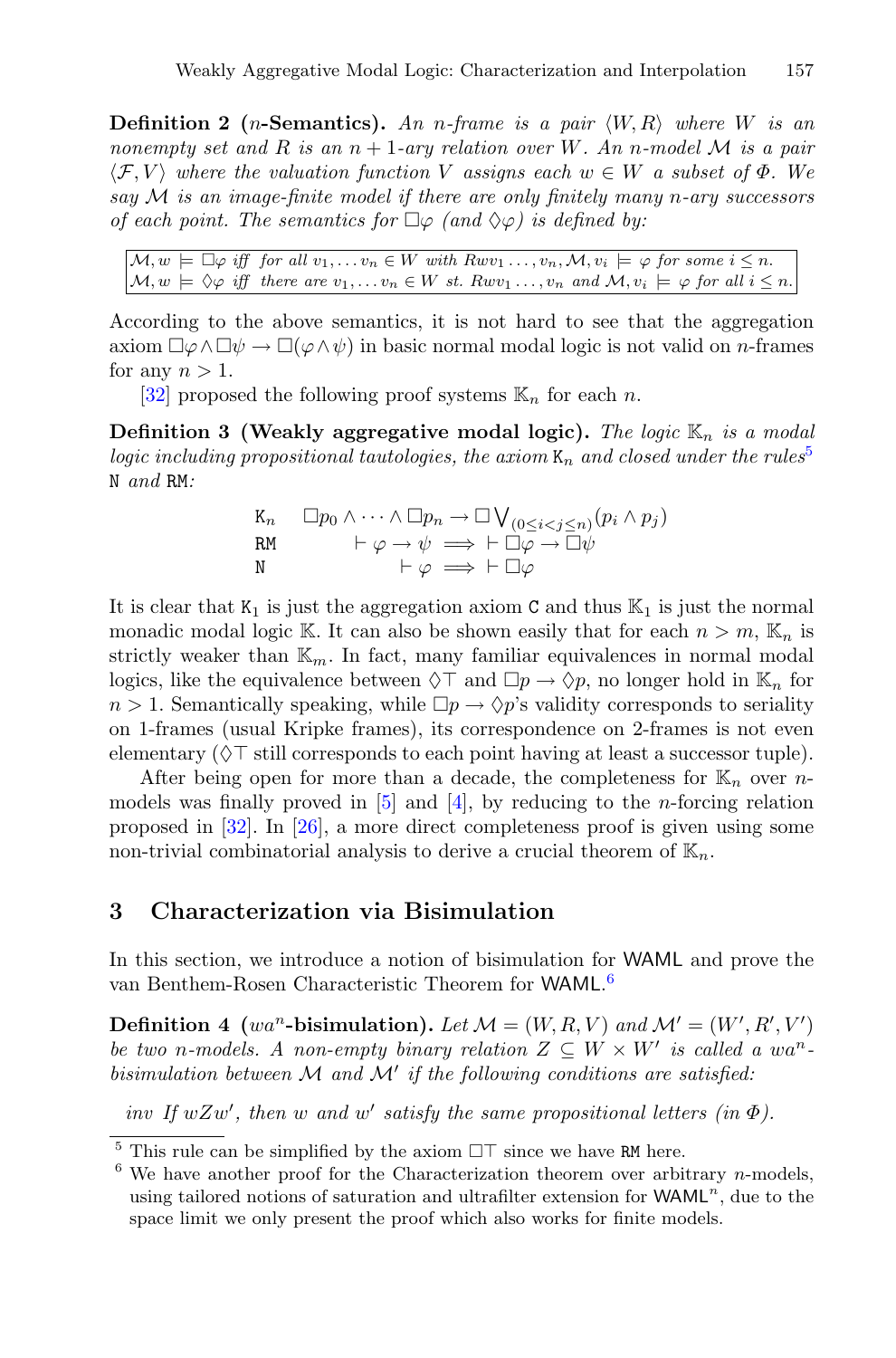- *forth If*  $wZw'$  and  $Rwv_1, \ldots, v_n$  then there are  $v'_1, \ldots, v'_n$  in W' s.t.  $R'w'v'_1, \ldots, v'_n$  and for each  $v'_j$  there is a  $v_i$  such that  $v_i Z v'_j$  where  $1 \leq$  $i, j \leq n$ .
- back If  $wZw'$  and  $R'w'v'_1,\ldots,v'_n$  then there are  $v_1,\ldots,v_n$  in W *s.t.*  $Rwv_1, \ldots, v_n$  and for each  $v_i$  there is a  $v'_j$  such that  $v_i Zv'_j$  where  $1 \leq$  $i, j \leq n$ .

*When*  $Z$  *is a bisimulation linking two states*  $w$  *in*  $M$  *and*  $w'$  *in*  $M'$  *we say that w* and *w'* are  $\Phi$ -wa<sup>n</sup>-bisimilar  $(\mathcal{M}, w \rightarrow M', w')$ .

*Remark 1.* Observe the two subtleties in the above definition:  $i, j$  in the forth and back conditions are not necessarily the same, thus we may not have an aligned correspondence of each  $v_i$  and  $v'_i$ ; in the second part of the forth condition, we require each  $v'_j$  to have a corresponding  $v_i$ , not the other way around. Similar in the back condition. This reflects the quantifier alternation in the semantics of  $\Box$ in WAML*<sup>n</sup>*.

*Example 1.* Consider the following two 2-models where  $\{ \langle w, w_1, w_2 \rangle, \}$  $\langle w, w_2, w_3 \rangle$  is the ternary relation in the left model, and  $\{ \langle v, v_1, v_2 \rangle \}$  is the ternary relation in the right model.

<span id="page-5-0"></span>

 $Z = \{\langle w, v \rangle, \langle w_1, v_1 \rangle, \langle w_2, v_2 \rangle, \langle w_2, v_1 \rangle\}$  is a  $wa^2$ -bisimulation. A polyadic modal formula  $\neg \nabla \neg (p, \neg p)$ , not expressible in WAML<sup>2</sup>, can distinguish w and v.

It is easy to verify that  $\rightleftharpoons$ <sup>*n*</sup> is indeed an equivalence relation and we show WAML*<sup>n</sup>* is invariant under it.

**Proposition 1.** Let  $\mathcal{M} = (W, R, V)$  and  $\mathcal{M}' = (W', R', V')$  be two n-models. *Then for every*  $w \in W$  *and*  $w' \in W'$ ,  $w \leftrightarrow w'$  *implies*  $w \equiv_{W \triangleleft M} w'$ . In words, *WAML<sup>n</sup> formulas are invariant under* wa*<sup>n</sup>-bisimulation.*

*Proof.* We consider only the modality case. Suppose that  $w \rightarrow w'$  and  $w \models \Diamond \varphi$ . Then there are  $v_1, \ldots, v_n$  s.t.  $R w v_1, \ldots, v_n$ , and each  $v_i \models \varphi$ . By the forth condition, there are  $v'_1, \ldots, v'_n$  in W' s.t.  $Rw'v'_1, \ldots, v'_n$  and for each  $v'_j$  there is a  $v_i$  such that  $v_i Z v'_j$ . From the I.H. we have each  $v'_i \models \varphi$ . As a result,  $w' \models \Diamond \varphi$ . For the converse direction just use the back condition.

**Theorem 1 (Hennessy-Milner Theorem for WAML<sup>***n***</sup>). Let**  $\mathcal{M} = (W, R, V)$  $and M' = (W', R', V')$  *be two image-finite n-models. Then for every*  $w \in W$  *and*  $w' \in W'$ ,  $w \leftrightarrow w'$  iff  $w \equiv_{\text{WAML}^n} w'$ .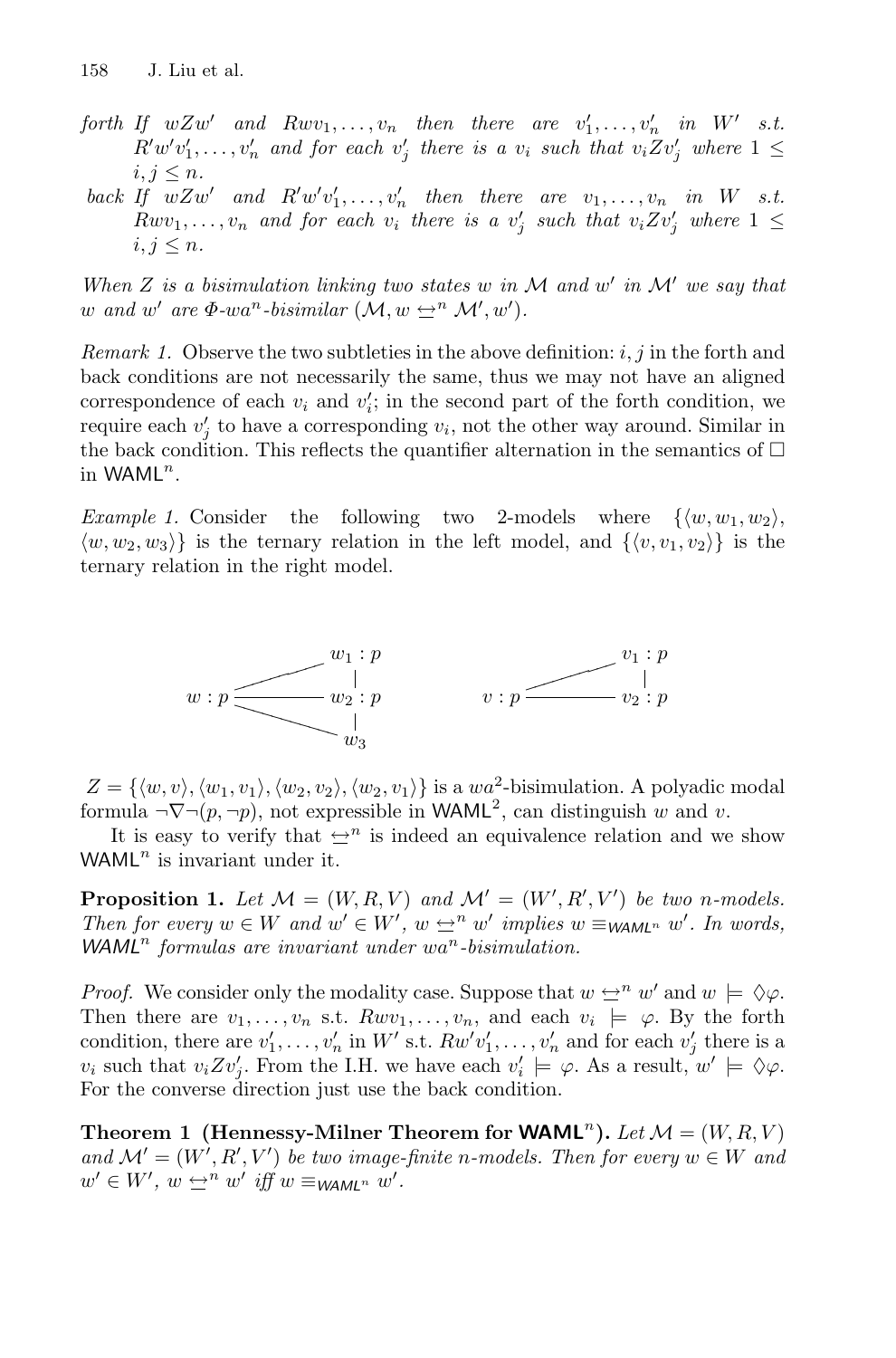*Proof.* As in basic modal logic, the crucial part is to show  $\equiv_{WAML^n}$  is indeed a wa*n*-bisimulation and we only verify the forth condition. Suppose towards contradiction that  $R w v_1 \ldots v_n$  but for each  $v'_1 \ldots v'_n$  such that  $R' w' v'_1 \ldots v'_n$  there is a  $v'_j$  such that it is not  $WAML^n$ -equivalent to any of  $v_i$ . In image-finite models we can list such  $v'_j$  as  $u_1 \ldots u_m$ . Now for each  $u_k$  and  $v_i$  we have  $\varphi_k^i$  which holds on  $v_i$  but not on  $u_k$ . Now we consider the formula  $\psi = \Diamond (\bigvee_{1 \leq i \leq n} \bigwedge_{1 \leq k \leq m} \varphi_k^i)$ . It is not hard to see that  $\psi$  holds on w but not w', hence contradiction.

Like in normal modal logic, we can also define a notion of  $k$ -bisimulation of WAML<sup>n</sup>, by restricting the maximal depth we may go to.

**Definition 5 (k-wa<sup>n</sup>-bisimulation).** Let  $\mathcal{M} = (W, R, V)$  and  $\mathcal{M}' = (W', R', \mathcal{M}')$ V') be two *n*-models. w and w' are 0-wa<sup>n</sup>-bisimilar ( $w \triangleq_0^n w'$ ) iff  $V(v) = V'(v')$ .  $w \triangleq_{k+1}^n w'$  *iff*  $w \triangleq_k^n w'$  and the follow two conditions are satisfied:

- forth If  $v \nightharpoonup_{k+1}^n v'$  and  $Rvv_1, \ldots, v_n$  then there are  $v'_1, \ldots, v'_n$  in W' s.t.<br>  $R'v'v'_1, \ldots, v'_n$  and for each  $v'_j$  there is a  $v_i$  such that  $v_i \nightharpoonup_k^n v'_j$  where  $1 \leq i, j \leq n$ .
- *back If*  $v \stackrel{\leftrightarrow}{\rightarrow}_{k+1}^n v'$  *and*  $R'v'v'_1, \ldots, v'_n$  *then there are*  $v_1, \ldots, v_n$  *in* W *s.t.*  $Rvv_1, \ldots, v_n$  and for each  $v_i$  there is a  $v'_j$  such that  $v_i \nightharpoonup_k^n v'_j$  where  $1 \leq i, j \leq n$ .

We can translate each WAML<sup>n</sup> formula to an equivalent FOL formula with one free variable and one  $n + 1$ -ary relation symbol, thus **WAML**<sup>n</sup> is also compact.

#### **Definition 6 (Standard translation).**  $ST: WAML^n \rightarrow FOL$

$$
ST_x(p) = Px
$$
  
\n
$$
ST_x(\neg \varphi) = \neg ST_x(\varphi)
$$
  
\n
$$
ST_x(\varphi \land \psi) = ST_x(\varphi) \land ST_x(\psi)
$$
  
\n
$$
ST_x(\Box \varphi) = \forall y_1 \forall y_2 \dots \forall y_n (Rxy_1y_2 \dots y_n \rightarrow ST_{y_1}(\varphi) \lor \dots \lor ST_{y_n}(\varphi))
$$

By following a similar strategy as in [\[27\]](#page-14-7), we will show a van Benthem-Rosen characterization theorem for WAML<sup>n</sup>: a FOL formula is equivalent to the translation of a WAML<sup>n</sup> formula (over finite  $n$ -models) if and only if it is invariant under wa<sup>n</sup>-bisimulations (over finite *n*-models).

First we need to define a notion of *unraveling* w.r.t. *n*-ary models similarly to models with binary relations. We use an example of a graph with ternary relations to illustrate the intuitive idea behind the general n-ary unraveling, which is first introduced in [\[28\]](#page-14-8).

*Example 2.* Given the 2-model with ternary relations  $\langle \{w, v, u, t\}, \{w, u, t\}, \rangle$  $\langle u, t, u \rangle$ ,  $\langle t, w, v \rangle$ , V. It is quite intuitive to first unravel it into a tree with pairs of states as nodes, illustrated below: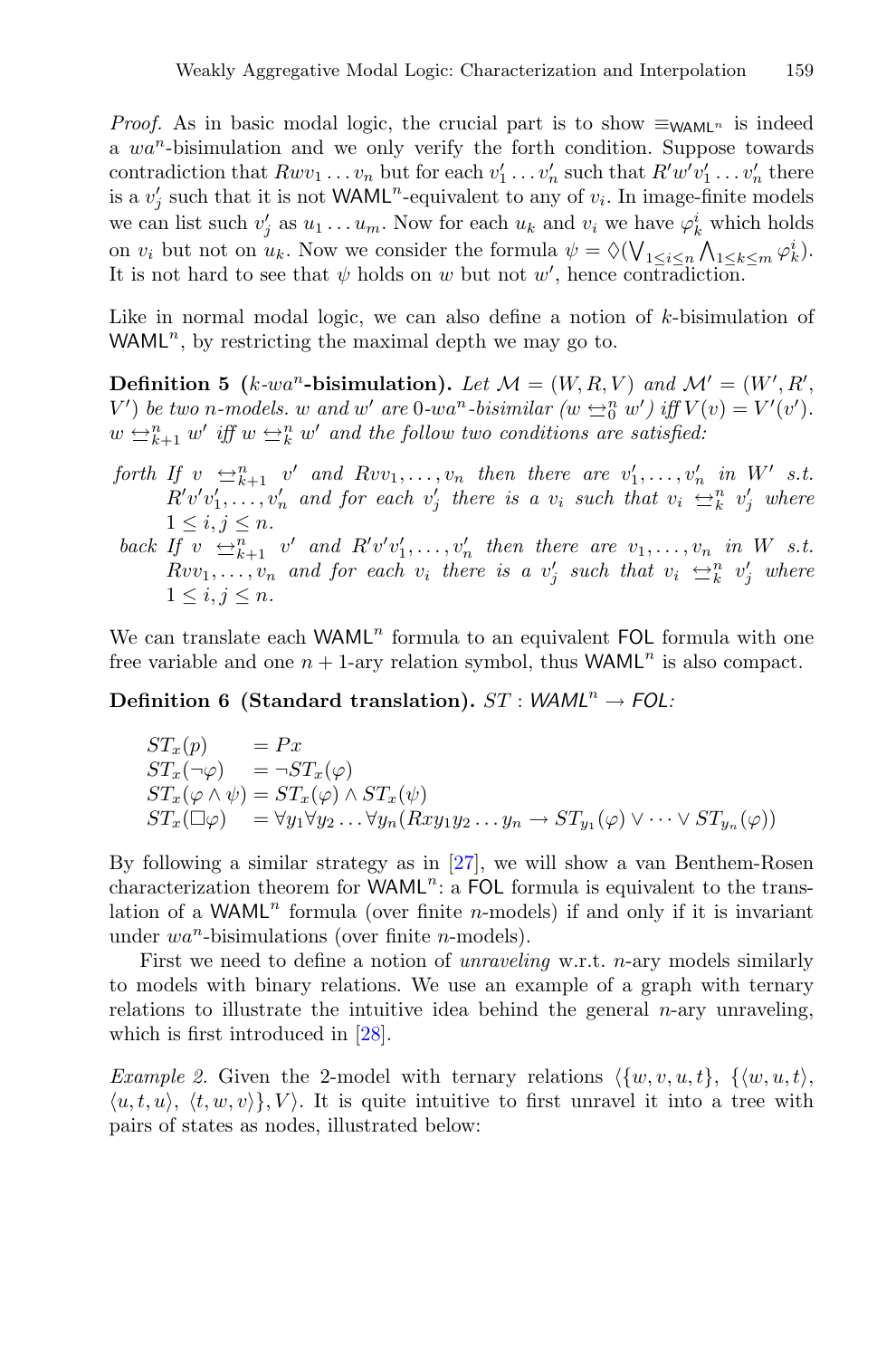

To turn it into a 2-model, we need to define the new ternary relations. For each triple  $\langle s_0, s_1, s_2 \rangle$  of pairs,  $\langle s_0, s_1, s_2 \rangle$  is in the new ternary relation iff  $s_1$  and  $s_2$  are successors of  $s_0$  in the above graph and the triple of underlined worlds in  $s_0, s_1, s_2$  respectively is in the original ternary relation, e.g.,  $\langle u, t \rangle, \langle w, v \rangle, \langle w, v \rangle$ is in the new ternary relation since  $\langle t, w, v \rangle$  is in the original ternary relation.

In general, we can use the  $n$ -tuples of the states in the original model together with a natural number  $k \in [1, n]$  as the basic building blocks for the unraveling of an *n*-model, e.g.,  $\langle w, v, u, 2 \rangle$  means the second the state is the underlined one. To make the definition uniform, we define the root as the sequence  $\langle w, \ldots, w, 1 \rangle$ . Like the unraveling for a binary graph, formally we will use sequences of such building blocks as the nodes in the unraveling of a n-model, e.g., the left-most node  $\langle t, u \rangle$  in the above example will become  $\langle \langle w, w, 1 \rangle, \langle u, t, 1 \rangle, \langle t, u, 1 \rangle \rangle$ . This leads to the following definition.

**Definition 7.** *Given an n-model*  $\mathcal{M} = \langle W, R, V \rangle$  *and*  $w \in W$ *, we first define the binary unraveling*  $\mathcal{M}_w^b$  *of*  $\mathcal M$  *around w as*  $\langle W_w, R^b, V' \rangle$  *where:* 

- $W_w$  *is the set of sequences*  $\langle \langle v_0, i_0 \rangle, \langle v_1, i_1 \rangle, \ldots, \langle v_m, i_m \rangle \rangle$  where:
	- $\bullet$   $m \in \mathbb{N}$ *:*
	- *for each*  $j \in [0, m]$ ,  $v_j \in W^n$  *and*  $i_j \in [1, n]$  *such that*  $R(v_j[i_j])v_{j+1}$ ;
	- $v_0$  *is the constant n-sequence*  $\langle w, \ldots, w \rangle$  *and*  $i_0 = 1$ ;
- $P R^b s s'$  *iff* s' extends s with some  $\langle v, i \rangle$
- $-V'(s) = V(r(s)),$  where  $r(s) = \boldsymbol{v}_m[i_m]$  if  $s = \langle \ldots, \langle \boldsymbol{v}_m, i_m \rangle \rangle$ .

*The unraveling*  $\mathcal{M}_w = \langle W_w, R', V' \rangle$  *is based on*  $\mathcal{M}_w^b$  *by defining*  $R's_0s_1 \dots s_n$ *iff*  $\text{Rr}(s_0)r(s_1)\ldots r(s_n)$  and  $\text{R}^b s_0 s_i$  for all  $i \in [1, n]$ *. Let the bounded unraveling*  $\mathcal{M}_w|_l$  be the submodel of  $\mathcal{M}_w$  up to level l.

<span id="page-7-0"></span>*Remark 2.* The unravelling  $\mathcal{M}_w$  itself is not totally "tree-like", since there may be some node  $w$  occurs in both an n-tuple successor of  $x$  and an n-tuple successor of y for  $x \neq y$ . But clearly  $\mathcal{M}_w^b$  is a tree, and in  $\mathcal{M}_w$ , if  $Rs_0 \ldots s_n$  then  $s_1 \ldots s_n$ are at the next "level" of  $s_0$ . The latter property is crucial in the later proofs, but due to space issues, we have to omit the details here.

r defined above reveals the corresponding state of s in the original model  $\mathcal{M}$ . It is not hard to show the following.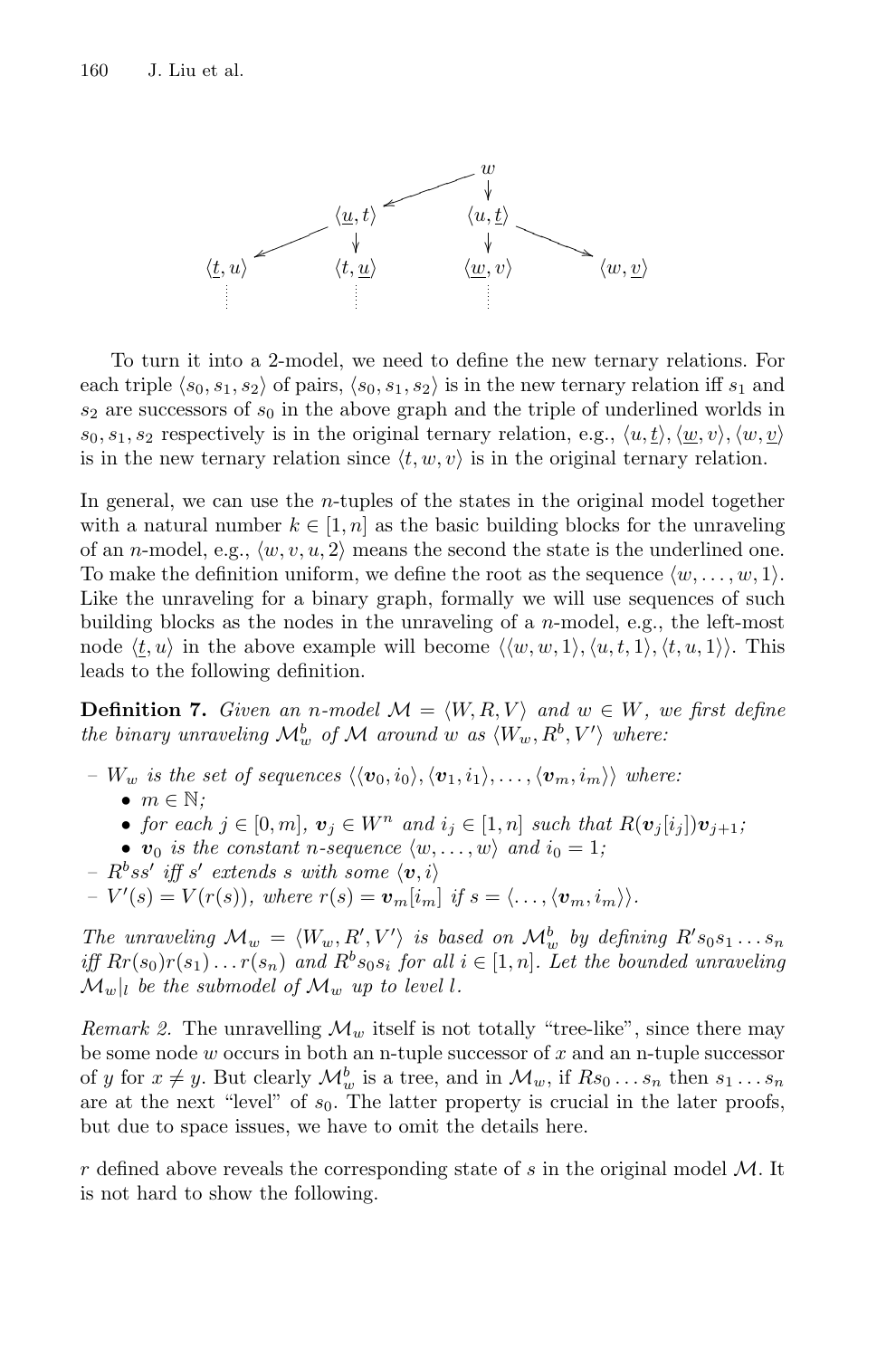**Proposition 2.** *The above* r *(viewed as a relation) is a* wa*n-bisimulation between*  $\mathcal{M}_w$  *and*  $\mathcal{M}$ *. Actually* r *is a p-morphism (over n-models) from*  $\mathcal{M}_w$ *to* M*.*

Now we have all the ingredients to prove the following characterization theorem. Note that the characterization works with or without the finite model constraints.

**Theorem 2.** *A first-order formula*  $\alpha(x)$  *is invariant under*  $\rightleftharpoons$ <sup>*n*</sup> *(over finite models)* iff  $\alpha(x)$  *is equivalent to a WAML<sup>n</sup> formula (over finite models).* 

Following the general strategy in [\[27\]](#page-14-7), the only non-trivial part is to show that the FOL formula  $\alpha(x)$  that is invariant under  $wa<sup>n</sup>$ -bisimulation has some locality property w.r.t. its bounded unraveling  $\mathcal{M}_{w}|_{l}$  for some l. Due to lack of space, we only show the following lemma and give a proof sketch here. For other relatively routine parts of the proof, see [\[27](#page-14-7)].

**Lemma 1 (locality).** An FOL formula  $\alpha(x)$  is invariant under  $\Rightarrow$  (over finite *models) implies that for some*  $l \in \mathbb{N}$ , for any *n*-model  $\mathcal{M}, w \colon \mathcal{M}, w \Vdash \alpha(x)[w]$  *iff*  $\mathcal{M}_w|_l \Vdash \alpha(x)[(\langle \boldsymbol{w}, 1 \rangle)].$ 

Here we explain the most important ideas behind the proof. First of all, like in [\[27\]](#page-14-7), we take  $l = 2<sup>q</sup> - 1$  where q is the quantifier rank of  $\alpha(x)$ , and build two bigger models  $\mathcal{M}^*, w^*$  and  $\mathcal{N}^*, v^*$  which are  $wa^n$ -bisimilar to  $\mathcal{M}, w$  and  $\mathcal{M}_w|_l$ , w respectively using our new unraveling notion. Then we show that in the  $q$ -round EF game between the bigger  $n$ -models Duplicator has a winning strategy. To specify the strategy, which is essentially letting the duplicator to keep some "safe zones" for extensions of partial isomorphisms, we need to define the distance of points in *n*-models. Let the distance between s and s' (notation  $d(s, s')$ ) be the length of the shortest (undirected) path between s and s' via a new relation binary  $R^c$  where  $R^cxy$  iff  $Rxy_1 \ldots y_n$  and  $y = y_i$  for some  $i \in [1, n]$ . We set  $d(s, s') = \omega$  if s and s' are not connected by any such path. It is easy to see that in the unraveling  $\mathcal{M}_w$ ,  $d(s, s')$  is exactly the distance in the usual sense between s, s' in the tree  $\mathcal{M}_{w}^{b}$ . Then, the winning strategy looks exactly like the one in [\[27\]](#page-14-7) for binary models. The key point to show that the same strategy is a winning strategy in the new setting is that when building the correct induction hypothesis, we need to define two "neighborhoods" of a node–a big one and a small one. In particular, first let  $(a_i, b_i)$  be the pair selected at i round where each  $a_i \in \mathcal{M}^*$  and  $b_i \in \mathcal{N}^*$ , where by the rule of the game,  $a_0 = w^*$  and  $b_0 = v^*$ . Then define  $S(m) = \{a_i \mid i \leq m\}, N_i(m)$  to be the neighborhood of  $a_i$  within distance of  $2^{q-m}-1$ , and  $N'_{i}(m)$  to be the neighborhood of  $a_i$  within distance of  $2^{q-(m+1)}$ . Here the N and N<sup>'</sup> are the two "neighborhoods". Then finally the induction hypothesis can be correctly formulated as the following.

After m rounds  $(0 \le m \le q)$ , the following two hold.

- 1. The selected points form a partial isomorphism  $I: \mathcal{M}^* \to \mathcal{N}^*$ .
- 2. If  $m < q$  then there is a sequence  $(I_0, \ldots, I_m)$  s.t. for each  $i \leq m$ , (a)  $I_i \supseteq I$  is a partial isomorphism with  $Dom(I_i) = N_i(m) \cup S(m)$ ;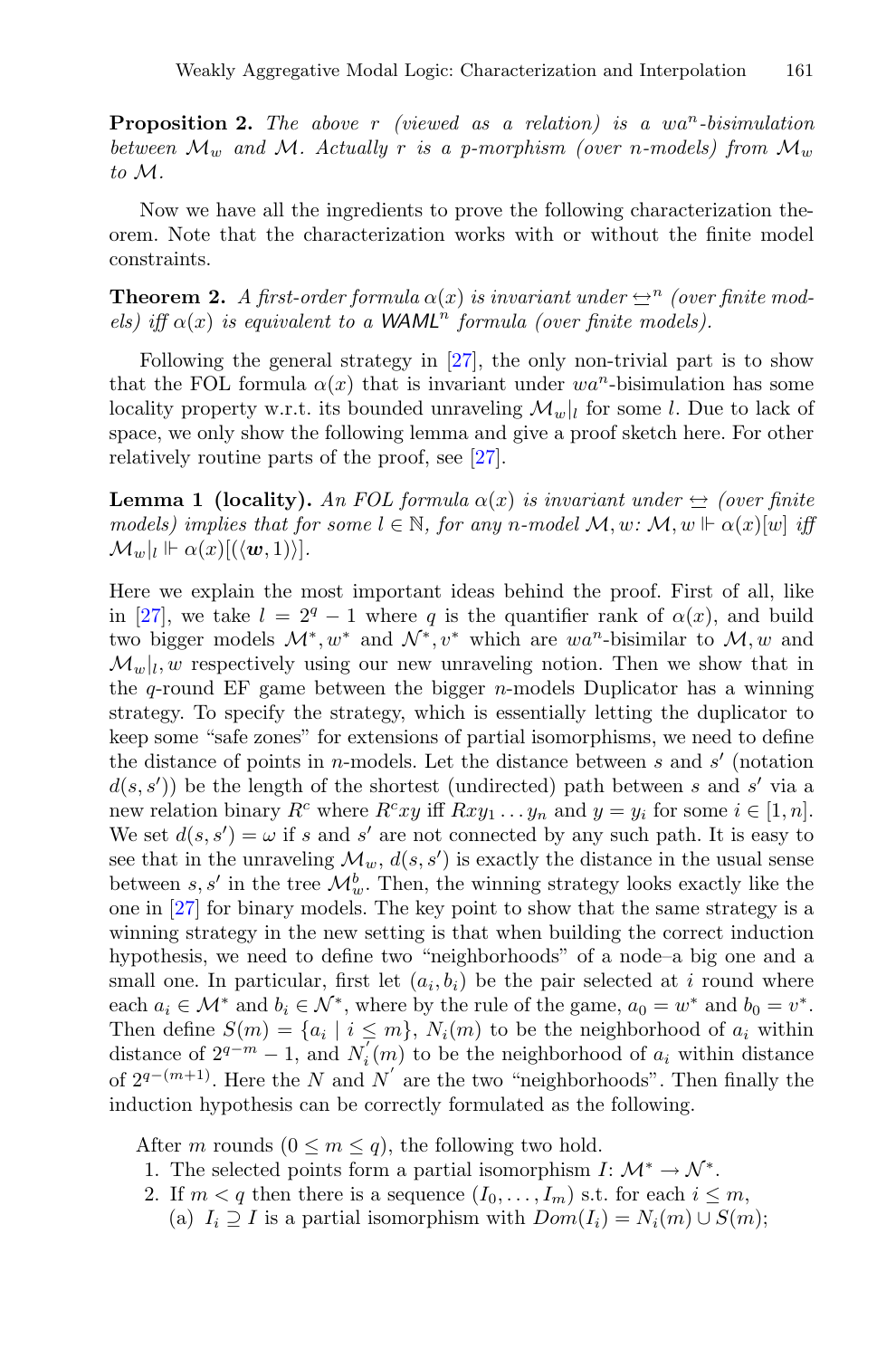162 J. Liu et al.

(b) 
$$
\forall h, j \leq m \forall x \in N'_h(m) \cap N'_j(m)(I_h(x) = I_j(x)).
$$

In Otto's original proof in [\[27\]](#page-14-7), the induction hypothesis is not very clear, and we think it is necessary to give such an explicit formulation here.

*Remark 3.* It is not hard to show that under our distance notion, for each  $x, y, z$ in the model,  $d(x, z) > d(x, y) - d(y, z)$ , i.e.,  $d(x, z) + d(z, y) > d(x, y)$  which is a more usual form of the *triangle inequality*. This justifies the new distance notion. To see why a similar strategy like the one in [\[27](#page-14-7)] for binary models works, note that our unraveling  $\mathcal{M}_w$  is essentially based on a *tree*  $\mathcal{M}_w^b$  by definition, and the n-ary relation over such a tree structure has a very special property: if  $Rs_0 \ldots s_n$  then  $s_1 \ldots s_n$  are immediate successors of  $s_0$  in the binary unraveling as mentioned in Remark [2.](#page-7-0) This leads to the following crucial property we will use repeatedly: if we already established a partial isomorphism  $I$  between  $S$  and N (w.r.t. also n-ary relations), and  $x \notin S$  is not directly connected to anything in S, and  $y \notin N$  is also not directly connected to anything in N then  $I \cup \{(x, y)\}\$ extending I is again a partial isomorphism.

Finally, the bound  $l = 2<sup>q</sup> - 1$  in the above proof, which we choose uniformly for every n, is actually not "optimal", since for a larger  $n$ , we can have a lower bound. Especially, when  $n>q$ , even  $l = 1$ , the Duplicator could have a winning strategy, since any bijection will be a partial isomorphism. So the distance we define here is not a appropriate one for us to find the minimal bound  $l$ . Here we conjecture that the bound should be the least integer l s.t.  $l \geq (2^q - 1)/n$ .

## <span id="page-9-0"></span>**4 Interpolation**

By a standard strategy in [\[19\]](#page-13-15), we know that the basic polyadic modal logics (PML) have the Craig Interpolation theorem. What's more, in [\[31](#page-14-9)], the authors proved that the minimal monotonic modal logic M has Uniform Interpolation. Furthermore, we know that the basic modal logic K also has Uniform Interpolation from [\[3\]](#page-13-16) and [\[2\]](#page-13-17). From the following three aspects we may conjecture that the basic WAML systems  $\mathbb{K}_n$  should have interpolation too:

- 1 WAML can be treated as a fragment of PML.
- 2  $\mathbb{K}_n$  is regarded as a general version of  $\mathbb{K}$ , since  $\mathbb{K}$  is just  $\mathbb{K}_1$ .
- $3 \mathbb{K}_n$  can be viewed as a special kind of monotonic modal logics.

But in fact no  $\mathbb{K}_n$  has the Craig Interpolation Property for  $n \geq 2$ . The first counterexample for interpolation we found is for  $\mathbb{K}_3$ , which is relatively easy to understand and can be readily generalized to all  $\mathbb{K}_n$  for  $n \geq 3$ . Later we found a counterexample for  $\mathbb{K}_2$ , which is slightly more complicated. Here we first give the two counterexamples for  $\mathbb{K}_2$  and  $\mathbb{K}_3$  and then provide the general construction for  $\mathbb{K}_n$  ( $n \geq 3$ ). But before we state the counterexamples, let us first clarify what do we mean by "a counterexample" of the Craig Interpolation Property for  $\mathbb{K}_n$ .

<span id="page-9-1"></span>**Lemma 2.** *Let* n *be a non-zero natural number. If there are two pointed* n*models*  $M$ , w and  $N$ , v and two formulas  $\varphi$  and  $\psi$  such that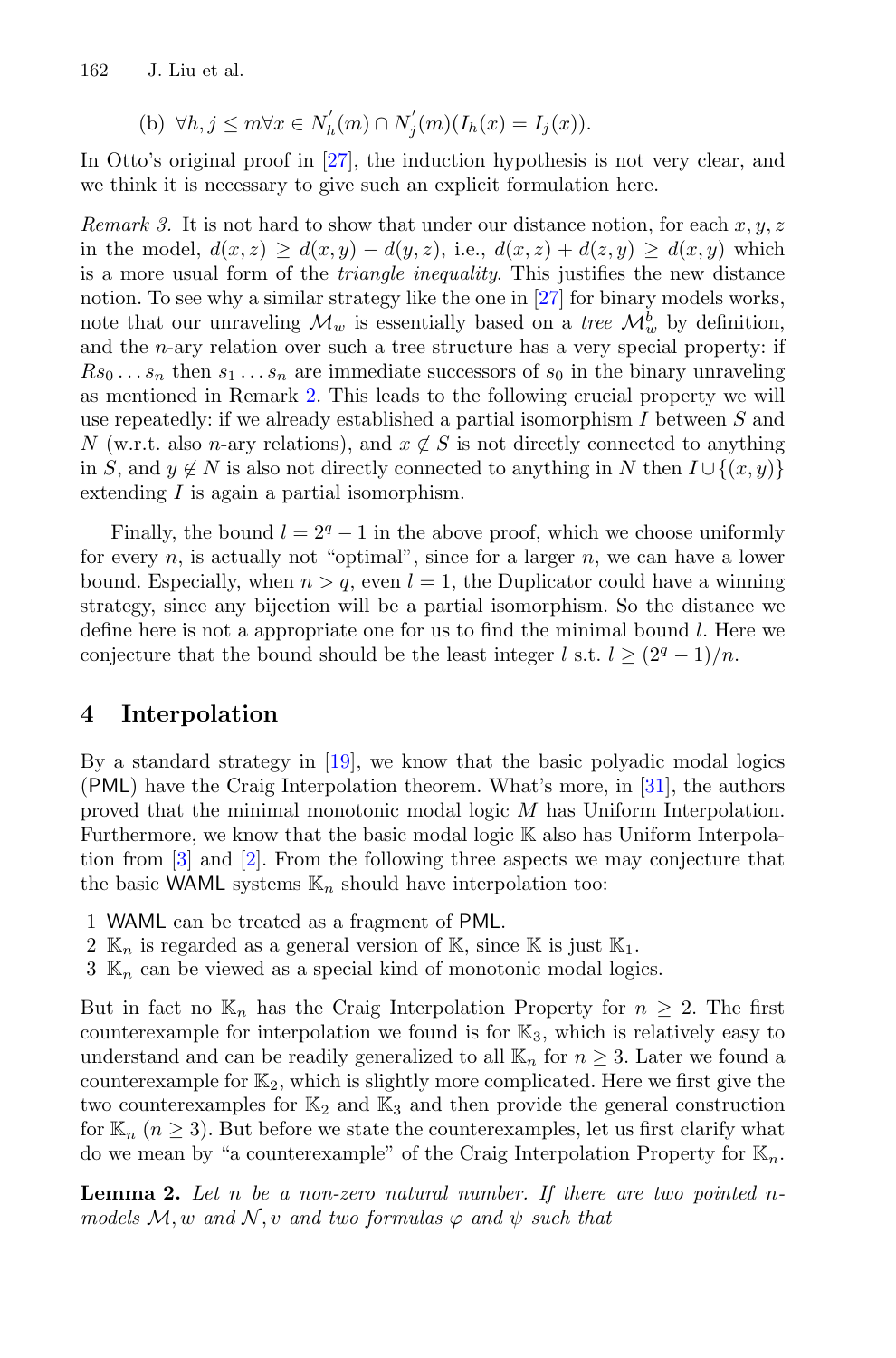- *1.*  $\mathcal{M}, w \models \varphi \text{ and } \mathcal{N}, v \models \psi;$
- 2.  $\mathbb{K}_n \vdash \varphi \rightarrow \neg \psi$ ;
- *3.* letting  $\Phi'$  be the set of all the propositional letters that appear both in  $\varphi$  and  $\psi$ , for any formula  $\gamma$  in **WAML** such that only letters in  $\Phi'$  appear,  $\mathcal{M}, w \models \gamma$  $if\in \mathcal{N}, v \models \gamma;$

*then*  $\mathbb{K}_n$  *lack the Craig Interpolation Property.* 

*Proof.* Assume for contradiction that  $K_n$  has the Craig Interpolation Property. Then since  $\mathbb{K}_n \vdash \varphi \to \neg \psi$ , there is a interpolant  $\gamma$  such that

 $- \mathbb{K}_n \vdash \varphi \to \gamma \text{ and } \mathbb{K}_n \vdash \gamma \to \neg \psi;$ 

– only letters in  $\Phi'$  appear in  $\gamma$ .

Now since  $M, w \models \varphi$  with M being an *n*-model and  $\mathbb{K}_n \vdash \varphi \rightarrow \gamma$ , by soundness,  $\mathcal{M}, w \models \gamma$ . Then  $\mathcal{N}, v \models \gamma$  by 3. Then using  $\mathbb{K}_n \vdash \gamma \rightarrow \neg \psi$  and soundness again,  $\mathcal{N}, v \models \neg \psi$ , contradicting  $\mathcal{N}, v \models \psi$ .

Given this proposition, a pair of pointed  $n$ -models and a pair of formulas satisfying the antecedent constitute a counterexample of the Craig Interpolation property. Now we proceed to provide them for each  $\mathbb{K}_n$  with  $n \geq 2$ .

*Example 3.* Consider the following two 2-models where  $\{\langle w, w_1, w_1 \rangle,$  $\langle w, w_2, w_3 \rangle$  is the ternary relation in the left model  $\mathcal{M}_2$ , and  $\{ \langle v, v_1, v_2 \rangle \}$  is the ternary relation in the right model  $\mathcal{N}_2$ , where the valuations are as in the diagram.

$$
\langle w_1, w_1 \rangle : p, \neg q \longrightarrow w_2 : p, q \longrightarrow w_3 : \neg p, q
$$
 
$$
\downarrow
$$
 
$$
\downarrow
$$
 
$$
\downarrow
$$
 
$$
\downarrow
$$
 
$$
\downarrow
$$
 
$$
\downarrow
$$
 
$$
\downarrow
$$
 
$$
\downarrow
$$
 
$$
\downarrow
$$
 
$$
\downarrow
$$
 
$$
\downarrow
$$
 
$$
\downarrow
$$
 
$$
\downarrow
$$
 
$$
\downarrow
$$
 
$$
\downarrow
$$
 
$$
\downarrow
$$
 
$$
\downarrow
$$
 
$$
\downarrow
$$
 
$$
\downarrow
$$
 
$$
\downarrow
$$
 
$$
\downarrow
$$
 
$$
\downarrow
$$
 
$$
\downarrow
$$
 
$$
\downarrow
$$
 
$$
\downarrow
$$
 
$$
\downarrow
$$
 
$$
\downarrow
$$
 
$$
\downarrow
$$
 
$$
\downarrow
$$
 
$$
\downarrow
$$
 
$$
\downarrow
$$
 
$$
\downarrow
$$
 
$$
\downarrow
$$
 
$$
\downarrow
$$
 
$$
\downarrow
$$
 
$$
\downarrow
$$
 
$$
\downarrow
$$
 
$$
\downarrow
$$
 
$$
\downarrow
$$
 
$$
\downarrow
$$
 
$$
\downarrow
$$
 
$$
\downarrow
$$
 
$$
\downarrow
$$
 
$$
\downarrow
$$
 
$$
\downarrow
$$
 
$$
\downarrow
$$
 
$$
\downarrow
$$
 
$$
\downarrow
$$
 
$$
\downarrow
$$
 
$$
\downarrow
$$
 
$$
\downarrow
$$
 
$$
\downarrow
$$
 
$$
\downarrow
$$
 
$$
\downarrow
$$
 
$$
\downarrow
$$
 
$$
\downarrow
$$
 
$$
\downarrow
$$
 
$$
\downarrow
$$
 
$$
\downarrow
$$
 
$$
\downarrow
$$
 
$$
\downarrow
$$
 
$$
\downarrow
$$
 
$$
\downarrow
$$
 
$$
\downarrow
$$
 
$$
\downarrow
$$
 <math display="block</math>

Then set  $\varphi_2 = \Box(\neg p \lor \neg q) \land \Diamond q$  and  $\psi_2 = \Box(p \land r) \land \Box(p \land \neg r)$ . It is easy to see that  $\mathcal{M}_2, w \models \varphi_2$  and  $\mathcal{N}_2, v \models \psi_2$ . To see that  $\mathbb{K}_2 \vdash \varphi_2 \rightarrow \neg \psi_2$ , consider the following derivation, where to make long Boolean combinations readable, we write negation of propositional letters as overline, omit ∧ between purely Boolean formulas and replace ∨ with |.

$$
\begin{array}{ll}\n- \vdash_2 \Box(\bar{p}|\bar{q}) \land \Box rp \land \Box \bar{r}p \rightarrow \Box(((\bar{p}|\bar{q})rp)|((\bar{p}|\bar{q})\bar{r}p)|rp\bar{r}p) & \text{K}_2 \\
- \vdash_2 \Box(\bar{p}|\bar{q}) \land \Box rp \land \Box \bar{r}p \rightarrow \Box p\bar{q} & \text{PL,RE} \\
- \vdash_2 \varphi_2 \land \psi_2 \rightarrow \Box p\bar{q} \land \Diamond q & \text{PL} \\
- \vdash_2 \varphi_2 \land \psi_2 \rightarrow \Box \bar{q} \land \neg \Box \bar{q} & & \text{PL}, \text{RM} \\
- \vdash_2 \varphi_2 \rightarrow \neg \psi_2 & & \text{PL}\n\end{array}
$$

Here PL means propositional reasoning. Hence we are done with the first two points for this pair of models and formulas to be a counterexamples. For the last point, note that  $Z = \{ \langle w, v \rangle, \langle w_1, v_1 \rangle, \langle w_1, v_2 \rangle, \langle w_2, v_1 \rangle, \langle w_2, v_2 \rangle \}$  is a  $wa^2$ bisimulation when  $\Phi = \{p\}$ . Hence by Proposition [1,](#page-5-0) for any formula  $\gamma$  with p the only propositional letter,  $\mathcal{M}_2, w \models \gamma$  iff  $\mathcal{N}_2, v \models \gamma$ . But p is the only common propositional letters in  $\varphi_2$  and  $\psi_2$ . Clearly, now  $\mathcal{M}, w, \mathcal{N}, v, \varphi_2$ , and  $\psi_2$  form a counterexample to the Craig Interpolation Property for  $\mathbb{K}_2$ .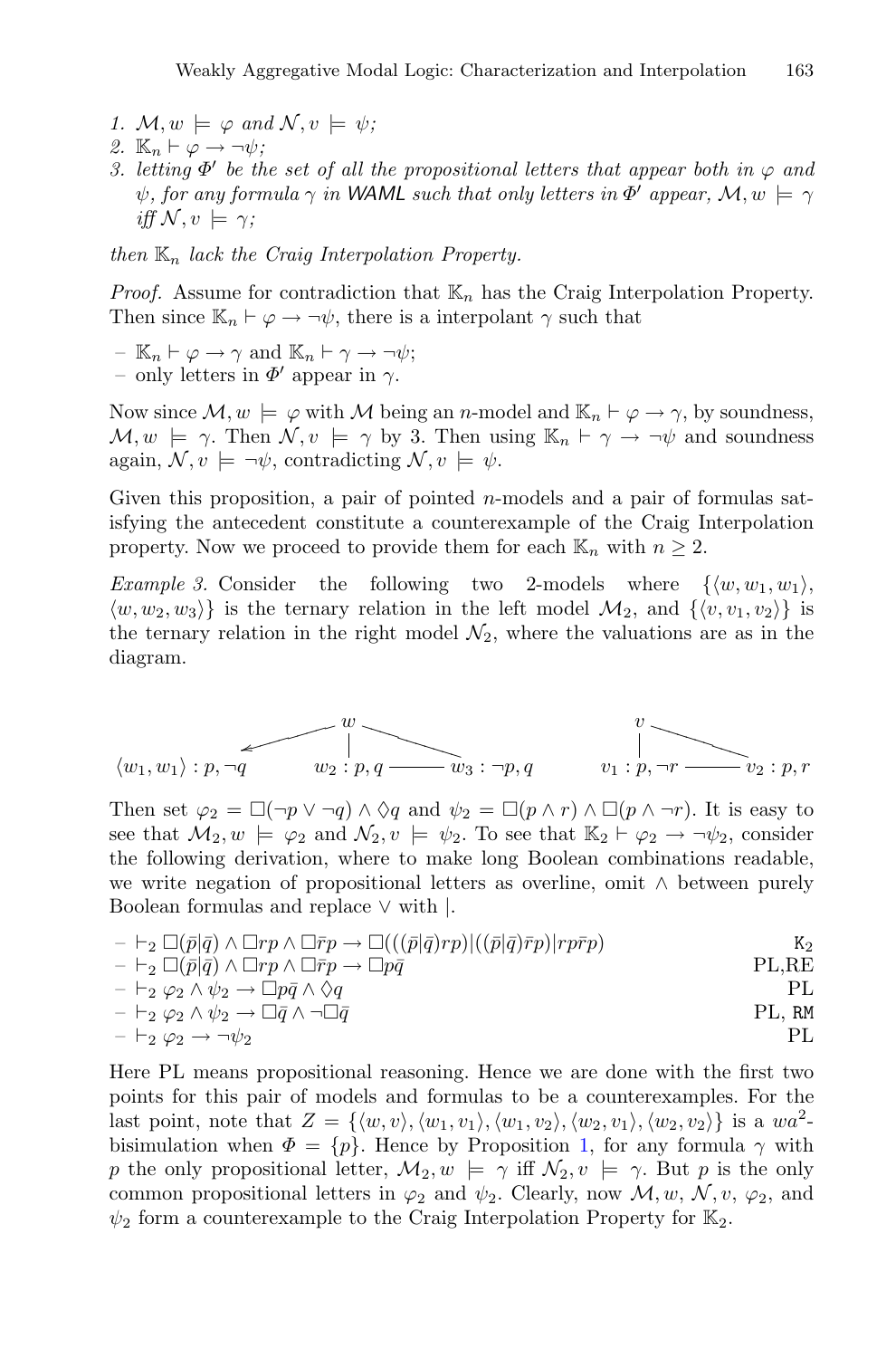*Example 4.* Consider the following two 3-models where  $\{ \langle w, w_1, w_2, w_3 \rangle \}$  is the relation in  $\mathcal{M}_3$  and  $\{\langle v, v_1, v_2, v_3 \rangle\}$  is the relation in  $\mathcal{N}_3$ .



Then set  $\varphi_3 = \Box p \bar{q} \land \Box p q \land \Diamond (p | \bar{p}), \psi_3 = \Box \bar{p} \bar{r} \land \Box \bar{p} \bar{r} \land \Diamond (p | \bar{p}).$  Clearly  $\mathcal{M}_3, w \models \varphi_3$ and  $\mathcal{N}_3$ ,  $v \models \psi_3$ . Further,  $\mathbb{K}_2 \vdash \varphi_3 \rightarrow \neg \psi_3$  since we have the following derivation.

 $- \vdash_3 \Box p\bar{q} \land \Box pq \land \Box \bar{p}r \land \Box \bar{p}\bar{r} \rightarrow \Box (p\bar{q}pq|p\bar{q}\bar{p}r|p\bar{q}\bar{p}\bar{r}|pq\bar{p}r|pq\bar{p}\bar{r}|\bar{p}r\bar{p}\bar{r})$  K<sub>3</sub>  $- \vdash_3 \Box p\bar{q} \land \Box pq \land \Box \bar{p}r \land \Box \bar{p}\bar{r} \to \Box$  $p\bar{p}$  PL,  $\vdash_3$   $\varphi_3 \land \psi_3 \rightarrow \Box p\bar{p} \land \Diamond(p|\bar{p})$  PL, RM  $- \vdash_3 \varphi_3 \rightarrow \neg \psi_3$  PL

Finally, note that  $Z = \{ \langle w, v \rangle, \langle w_1, v_3 \rangle, \langle w_2, v_3 \rangle, \langle w_3, v_1 \rangle, \langle w_3, v_2 \rangle \}$  is a  $wa^3$ bisimulation if  $\Phi = \{p\}.$ 

The above example can be naturally generalized for each  $\mathbb{K}_n$  with  $n > 3$ . Let m be the least natural number s.t.  $2^m \geq n-1$  and pick m many distinct propositional letters  $r_1, \ldots, r_m$  from  $\Phi$ . Then for each i from 1 to  $n-1$ , we can associate a distinct conjunction of literals  $\rho_i$  using  $r_j$ 's so that  $\rho_i \wedge \rho_{i'}$  are incompatible for each  $i \neq i'$ . Then we can state the general counterexample.

*Example 5.* Consider the following two *n*-models where  $\{\langle w, w_1, ..., w_n \rangle\}$  is the relation in  $\mathcal{M}_n$ , and  $\{\langle v, v_1, ..., v_n \rangle\}$  is the relation in  $\mathcal{N}_n$ .



Set  $\varphi_n = \Box(p \land \neg q) \land \Box(p \land q) \land \Diamond \top$  and  $\psi_n = \bigwedge_{i=1}^{n-1} \Box(\neg p \land \rho_i) \land \Diamond \top$ . Clearly  $\mathcal{M}_n, w \models \varphi_n$  and  $\mathcal{N}_n, v \models \psi_n$ . It is also easy to see that by  $K_n$ , we can derive  $(\Box(p\land \neg q) \land \Box(p\land q) \land \bigwedge_{i=1}^{n-1} \Box(\neg p \land \rho_i)) \rightarrow \Box \bot$ . With this we can then easily derive  $\varphi_n \to \neg \psi_n$  in K<sub>n</sub>. Finally, note that p is the only common propositional letter in  $\varphi_n$  and  $\psi_n$  and that  $Z = \{ \langle w, v \rangle, \langle w_1, v_1 \rangle, \langle w_2, v_1 \rangle \} \cup \{ w_3, ..., w_n \} \times \{ v_2, ..., v_n \}$ is a  $wa^n$ -bisimulation when  $\Phi = \{p\}.$ 

With the examples and Lemma [2,](#page-9-1) the main theorem of this section follows.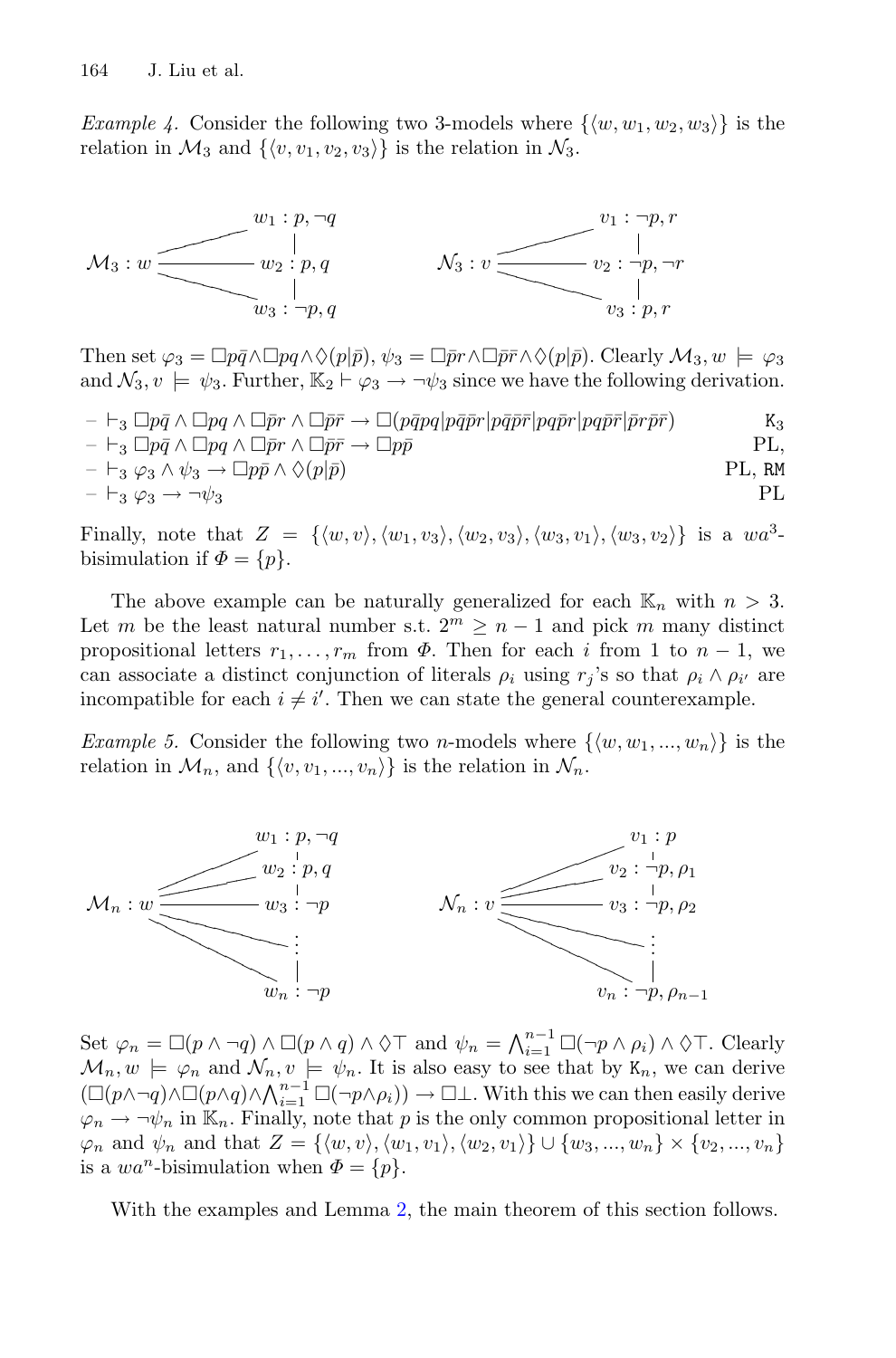#### **Theorem 3.** For any  $n \geq 2$ ,  $\mathbb{K}_n$  does not have the Craig Interpolation Property.

*Remark 4.* Note that the Lemma [2](#page-9-1) uses only the soundness of the logics. Hence for any extension of  $\mathbb{K}_n$  that is sound on  $\mathcal{M}_n$  and  $\mathcal{N}_n$ , it still lacks the Craig Interpolation Property. For example, we may extend  $\mathbb{K}_n$  with 4 and our examples still work since 4 is valid on the underlying frames.

#### <span id="page-12-1"></span>**5 Conclusion**

In this paper, we proved two results about WAML: first, WAML have a van Benthem-Rosen characterization, and second, WAML do not have Craig Interpolation Property (CIP). We conclude with two potentially promising lines of further investigation.

First, the main part of the completeness proof of  $\mathbb{K}_n$  over *n*-models is to solve some combinatorial puzzle  $[26]$  $[26]$ . Due to the semantics of WAML there is a natural link between combinatorics and WAML as also shown in the use of graph coloring problem in [\[5](#page-13-11)]. As future work, we would like to explore the possibility of using WAML to express interesting combinatorial properties in graph theory, like the one in [\[25\]](#page-13-18).

Second, even though we proved that WAML do not have Craig Interpolation Property, it doesn't mean that the same must be the case under further constraints (stronger logics). For instance, the counterexample in our paper cannot show that  $\mathbb{K}_n \oplus \mathbb{T}$  lacks CIP since the logic is not sound on the frames of the models we provided. What remains to be done then is to chart the map of CIP among the logics extending  $\mathbb{K}_n$ 's and look for more general methods.

Lastly, if we change all the  $\Box$  in  $\mathbb{K}_n$  into  $\Diamond$ , we get the following formula:

$$
K_n^* : \Diamond p_0 \wedge \cdots \wedge \Diamond p_n \to \Diamond \bigvee_{(0 \leq i < j \leq n)} (p_i \wedge p_j).
$$

In basic normal modal logics, this formula characterizes frames where each world has at most n accessible worlds and is equivalent (assuming the normality of  $\Box$ ) to what is commonly called the  $\texttt{Alt}_n$  in the literature [\[33\]](#page-14-10). It is not too hard to observe that the strategy we gave in Sect. [4](#page-9-0) can be used to show that for each  $n \geq 3$ , normal modal logic  $K \oplus K_n^*$  lacks CIP. It seems that, more abstractly speaking, the counterexamples exist because the logic can reason about with the help of extra propositional letters, but cannot express directly, whether there are many accessible worlds satisfying a property. Note that counting the number of accessible worlds satisfying a property is intuitively important and has been studied in Description Logics (DL) [\[7\]](#page-13-19) and Graded Modal Logics (GML) [\[12,](#page-13-20)[15](#page-13-21)[,17](#page-13-22)]. There are already some CIP work in those logics, like [\[23\]](#page-13-23), and we conjecture that CIP may return when we add modalities that talk directly about numbers.

### **References**

<span id="page-12-0"></span>1. Allen, M.: Complexity results for logics of local reasoning and inconsistent belief. In: Proceedings of the 10th Conference on Theoretical Aspects of Rationality and Knowledge, pp. 92–108. National University of Singapore (2005)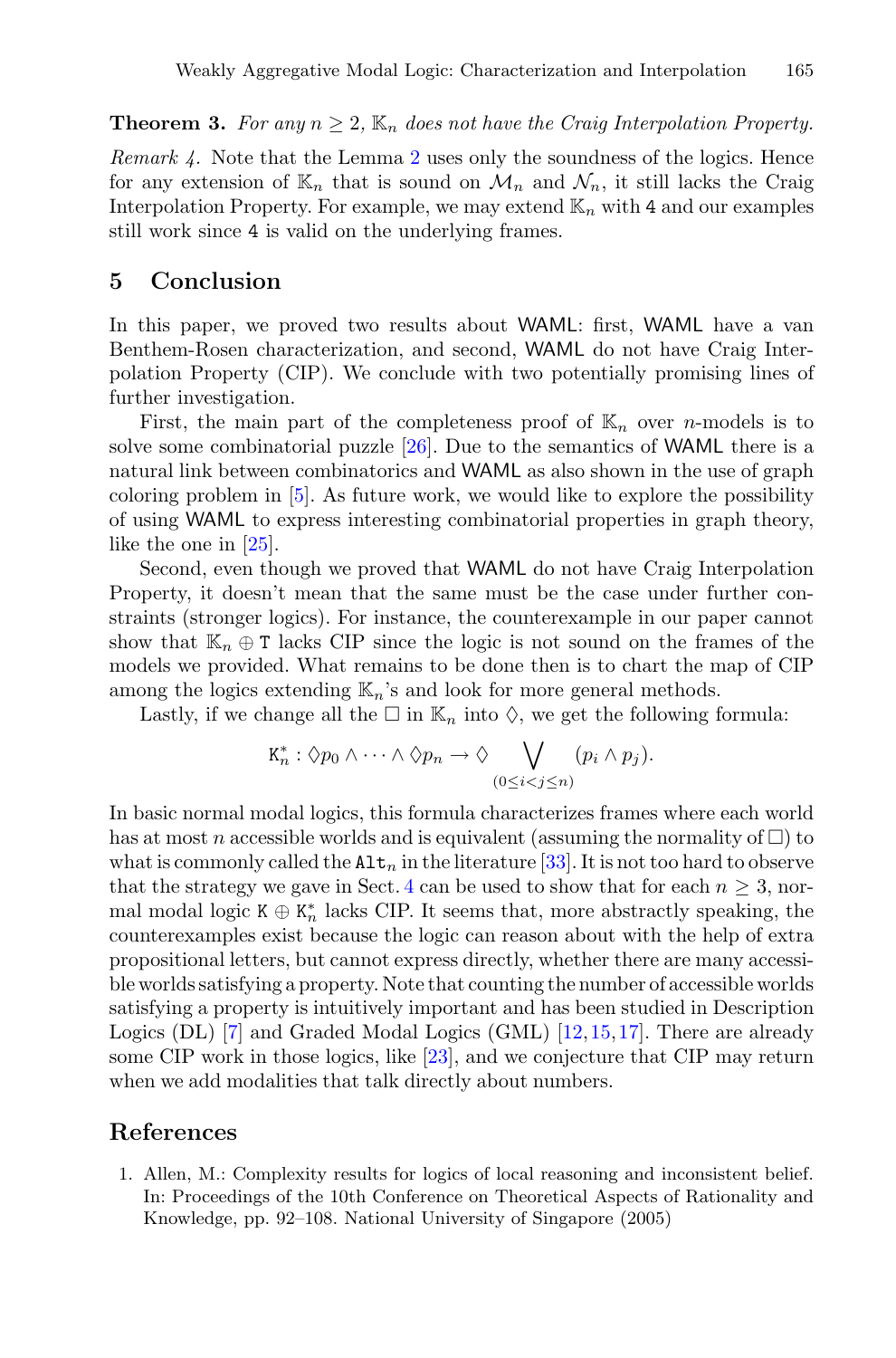- <span id="page-13-17"></span>2. Andréka, H., Németi, I., van Benthem, J.: Modal languages and bounded fragments of predicate logic. J. Philos. Logic **27**(3), 217–274 (1998)
- <span id="page-13-16"></span>3. Andréka, H., Van Benthem, J., Németi, I.: Back and forth between modal logic and classical logic. Logic J. IGPL **3**(5), 685–720 (1995)
- <span id="page-13-13"></span>4. Apostoli, P.: On the completeness of first degree weakly aggregative modal logics. J. Philos. Logic **26**(2), 169–180 (1997)
- <span id="page-13-11"></span>5. Apostoli, P., Brown, B.: A solution to the completeness problem for weakly aggregative modal logic. J. Symbolic Logic **60**(3), 832–842 (1995)
- <span id="page-13-2"></span>6. Arló Costa, H.: Non-adjunctive inference and classical modalities. J. Philos. Logic **34**(5), 581–605 (2005)
- <span id="page-13-19"></span>7. Baader, F., Horrocks, I., Sattler, U.: Description logics. Found. Artif. Intell. **3**, 135–179 (2008)
- <span id="page-13-6"></span>8. Beall, J., et al.: On the ternary relation and conditionality. J. Philos. Logic **41**(3), 595–612 (2012)
- <span id="page-13-5"></span>9. van Benthem, J., van Eijck, J., Kooi, B.: Logics of communication and change. Inf. Comput. **204**(11), 1620–1662 (2006)
- <span id="page-13-7"></span>10. Blackburn, P., De Rijke, M., Venema, Y.: Modal Logic, vol. 53. Cambridge University Press, Cambridge (2002)
- <span id="page-13-0"></span>11. Chellas, B.F.: Modal Logic: An Introduction. Cambridge University Press, Cambridge (1980)
- <span id="page-13-20"></span>12. De Caro, F.: Graded modalities, ii (canonical models). Studia Logica **47**(1), 1–10 (1988). <https://doi.org/10.1007/BF00374047>
- <span id="page-13-10"></span>13. Fagin, R., Halpern, J., Moses, Y., Vardi, M.: Reasoning About Knowledge. MIT Press, Cambridge (1995)
- <span id="page-13-8"></span>14. Fan, J., Wang, Y., van Ditmarsch, H.: Contingency and knowing whether. Rev. Symbol. Logic **8**, 75–107 (2015)
- <span id="page-13-21"></span>15. Fattorosi-Barnaba, M., De Caro, F.: Graded modalities. I. Studia Logica **44**(2), 197–221 (1985). <https://doi.org/10.1007/BF00379767>
- <span id="page-13-3"></span>16. Fervari, R., Herzig, A., Li, Y., Wang, Y.: Strategically knowing how. In: Proceedings of IJCAI 2017, pp. 1031–1038 (2017)
- <span id="page-13-22"></span>17. Fine, K., et al.: In so many possible worlds. Notre Dame J. Formal Logic **13**(4), 516–520 (1972)
- <span id="page-13-9"></span>18. Gu, T., Wang, Y.: "Knowing value" logic as a normal modal logic. In: Proceedings of AiML, vol. 11, pp. 362–381 (2016)
- <span id="page-13-15"></span>19. Hansen, H., Kupke, C., Pacuit, E.: Neighbourhood structures: bisimilarity and basic model theory. Logical Meth. Comput. Sci. **5**(2) (2009). [https://doi.org/10.](https://doi.org/10.2168/LMCS-5(2:2)2009) [2168/LMCS-5\(2:2\)2009](https://doi.org/10.2168/LMCS-5(2:2)2009)
- <span id="page-13-1"></span>20. Jennings, R.E., Schotch, P.K.: Some remarks on (weakly) weak modal logics. Notre Dame J. Formal Logic **22**(4), 309–314 (1981)
- <span id="page-13-4"></span>21. Kamp, H.: Tense logic and the theory of linear order. Ph.D. thesis, UCLA (1968)
- <span id="page-13-12"></span>22. Liu, J.: Model theoretical aspects of polyadic modal logic: an exposition. Stud. Logic **12**(3), 79–101 (2019)
- <span id="page-13-23"></span>23. Lutz, C., Wolter, F.: Foundations for uniform interpolation and forgetting in expressive description logics. In: Twenty-Second International Joint Conference on Artificial Intelligence (2011)
- <span id="page-13-14"></span>24. Nicholson, T., Allen, M.: Aggregative combinatorics: an introduction. In: Student Session of 2nd North American Summer School in Language, Logic, and Information, pp. 15–25 (2003)
- <span id="page-13-18"></span>25. Nicholson, T., Allen, M.: Aggregative combinatorics: an introduction. In: Proceedings of the Student Session, 2nd North American Summer School in Logic, Language, and Information (NASSLLI-03), pp. 15–25 (2003)